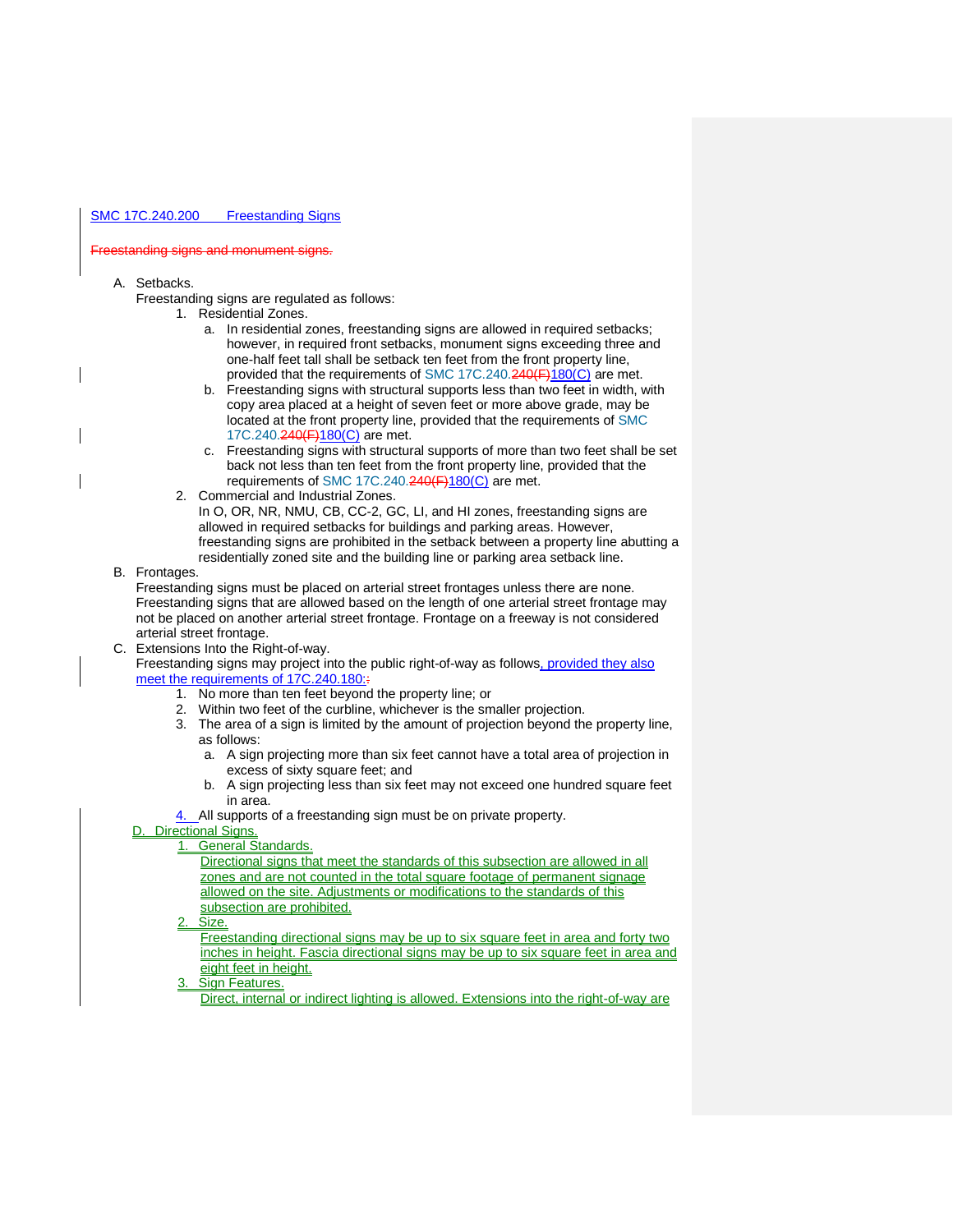prohibited. Up to 25 percent of the area of the sign may contain a logo, image, or other copy.

4. Directional Signs that Do Not Meet the Standards of this Subsection. Directional signs that do not meet the standards of this subsection must meet either the standards for signs attached to buildings or the standards for freestanding signs.

# $\frac{D. \left| \text{Clear}}{4.} \right|$

# **Vision Clearance Areas.**

a. Vision Clearance Areas.

Vision clearance areas are triangular-shaped areas located at the intersection of any combination of rights-of-way, alleys, or driveways. The sides of the triangle extend fifteen feet from the intersection of the vehicle travel areas (See Figures 12a and b). The height of the vision clearance area is from thirty-six inches above the ground to ten feet above the ground immediately below the sign or awning (See Figure 12c).

### **FIGURE 12a** Vision Clearance Area



**Comment [MA1]:** This section was moved to [Section 17C.240.180](https://my.spokanecity.org/smc/?Section=17C.240.240) Sign Placement and Location Restrictions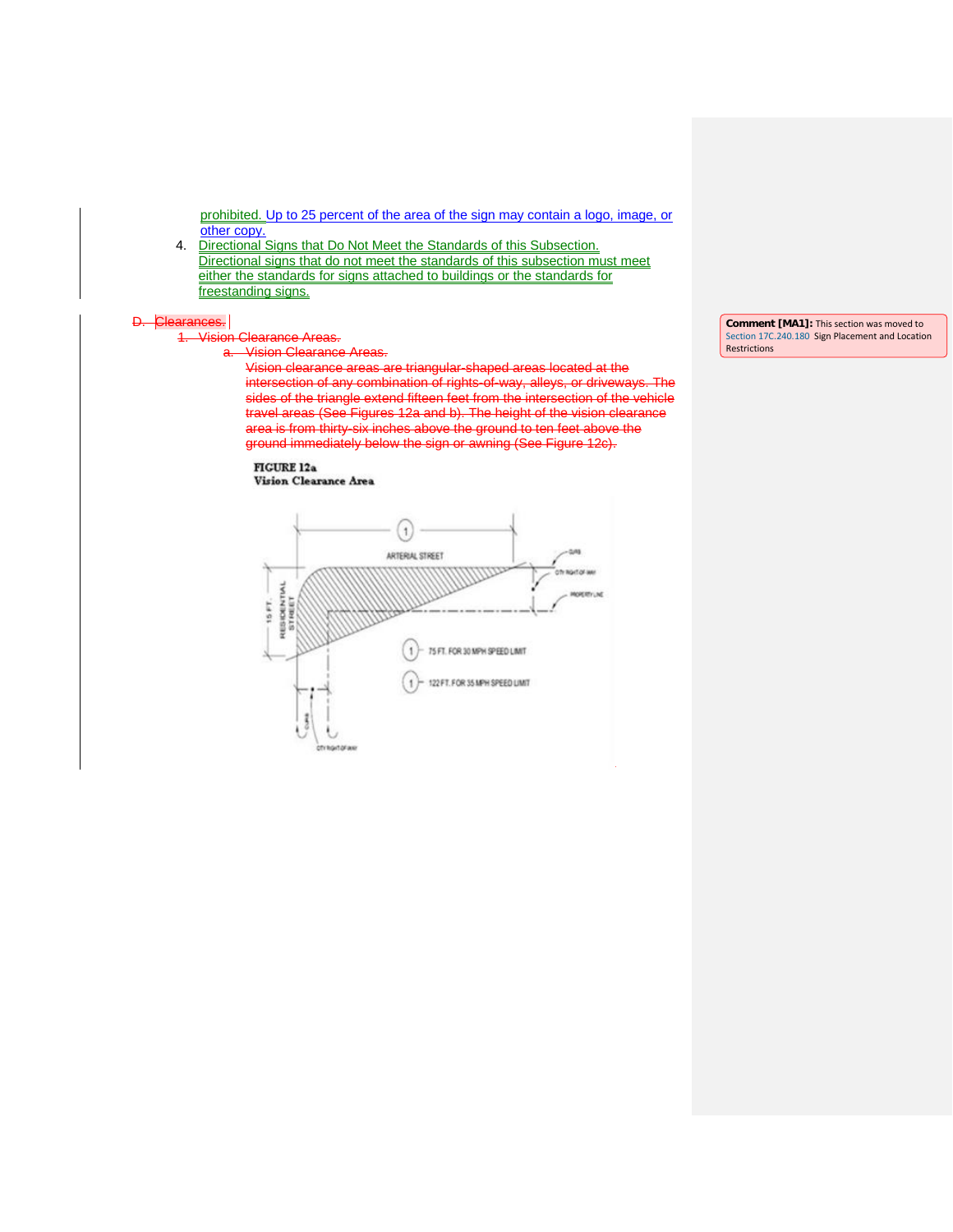